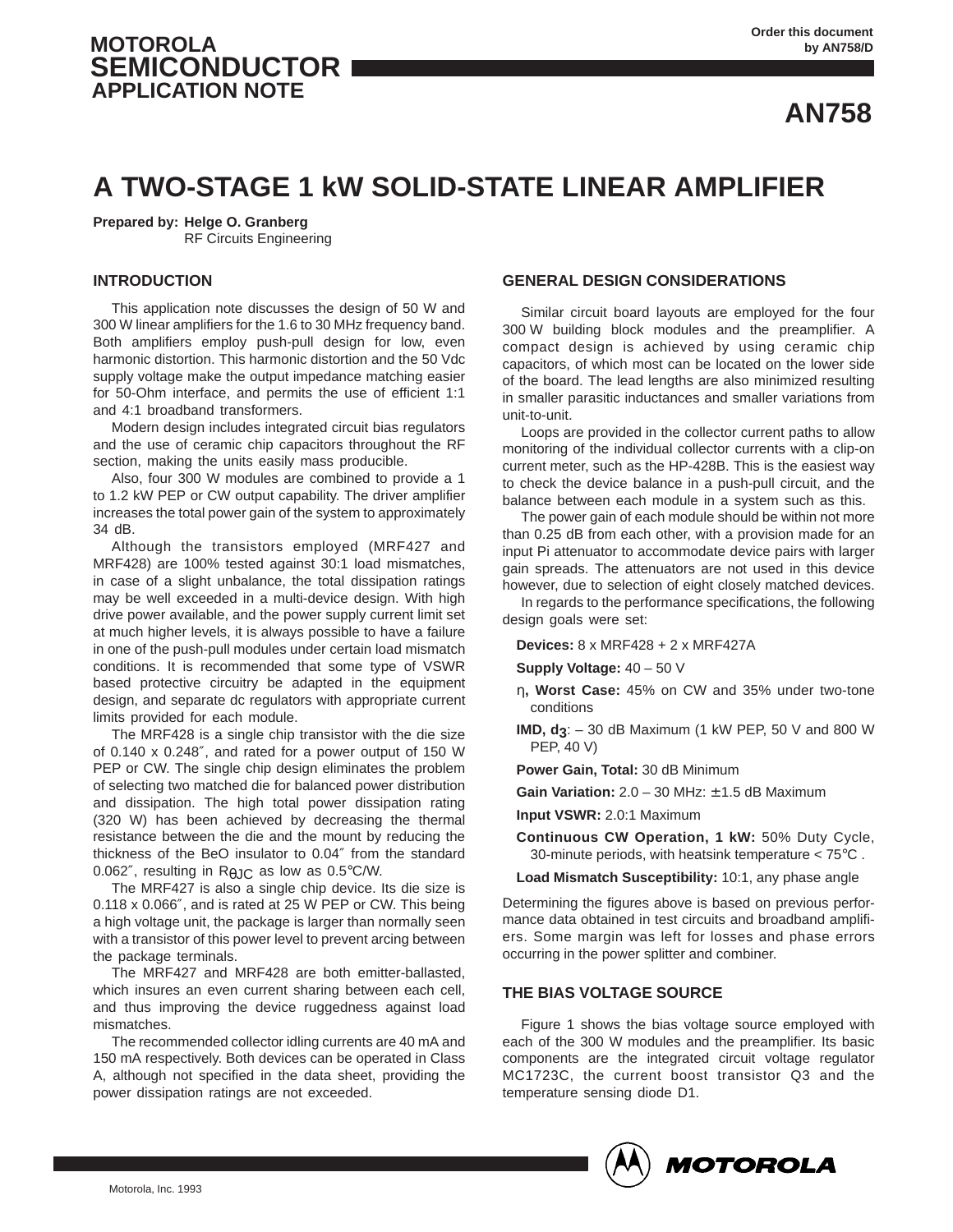

**Figure 1. Bias Voltage Source**

Although the MC1723C is specified for a minimum  $V_{\Omega}$ of 2 Volts, it can be used at lower levels with relaxed specifications, which are sufficient for this application. Advantages of this type bias source are:

- 1. Line voltage regulation, which is important if the amplifier is to be operated from various supply voltages.
- 2. Adjustable current limit.
- 3. Very low stand-by current drain.

Figure 1 is modified from the circuit shown on the MC1723 data sheet by adding the temperature sensing diode D1 and the voltage adjust element R10. D2 and R12 reduce the supply voltage to a level below 40 V, which is the maximum input voltage of the regulator.

D1 is the base-emitter junction of a 2N5190, in a Case 77 plastic package. The outline dimensions allow its use for one of the circuit board stand-offs, attaching it automatically to the heatsink for temperature tracking.

The temperature compensation has a slight negative coefficient. When the collector idling current is adjusted to 300 mA at  $25^{\circ}$ C, it will be reduced to  $240 - 260$  mA at a 60 $\degree$ C heatsink temperature. (- 1.15 to - 1.7 mA $\degree$ C.)

The current limiting resistor R5 sets the limiting to approximately 0.65 A, which is sufficient for devices with a minimum  $h$ FF of 17,

$$
I_B = \frac{I_C}{h_{FE}}
$$

when the maximum average  $I_C$  is 10.9 A.(2 MHz, 50 V, 250 CW.) Typically, the MRF428 hFF's are in the 30's.

The measured output voltage variations of the bias source  $(0 - 600 \text{ mA})$  are  $\pm 5$  to 7 mV, which amounts to a source impedance of approximately 20 milliohms.

#### **THE 300 W AMPLIFIER MODULE**

#### **Input Matching**

Due to the large emitter periphery of the MRF428, the series base impedance is as low as 0.88, – J.80 Ohm at 30 MHz. In a push-pull circuit a 16:1 input transformer would provide the best impedance match from a 50-Ohm source. This would however, result in a high VSWR at 2 MHz, and would make it difficult to implement the gain correction network design. For this reason a 9:1 transformer, which is more ideal at the lower frequencies, was chosen. This represents a 5.55 Ohm base-to-base source impedance.

In a Class C push-pull circuit, where the conduction angle is less than 180°, the base-to-base impedance would be about four times the base-to-emitter impedance of one device. In Class A where the collector idling current is approximately half the peak collector current, the conduction angle is 360°, and the base-to-base impedance is twice the input impedance of one transistor. When the forward base bias is applied, the conduction angle increases and the base-to-base impedance decreases rapidly, approaching that of Class A in Class AB.

A center tap, common in push-pull circuits, is not necessary in the input transformer secondary, if the transistors are balanced. (C<sub>ib</sub>, h<sub>FE</sub>, V<sub>BEf</sub>) The base current return path is through the forward biased base-emitter junction of the off transistor. This junction acts as a clamping diode, and the power gain is somewhat dependent upon the amount of the bias current. The equivalent input circuit (Figure 2) represents one half of the push-pull circuit, and for calculations  $R_S$  equals the total source impedance  $(R_S)$ divided by two.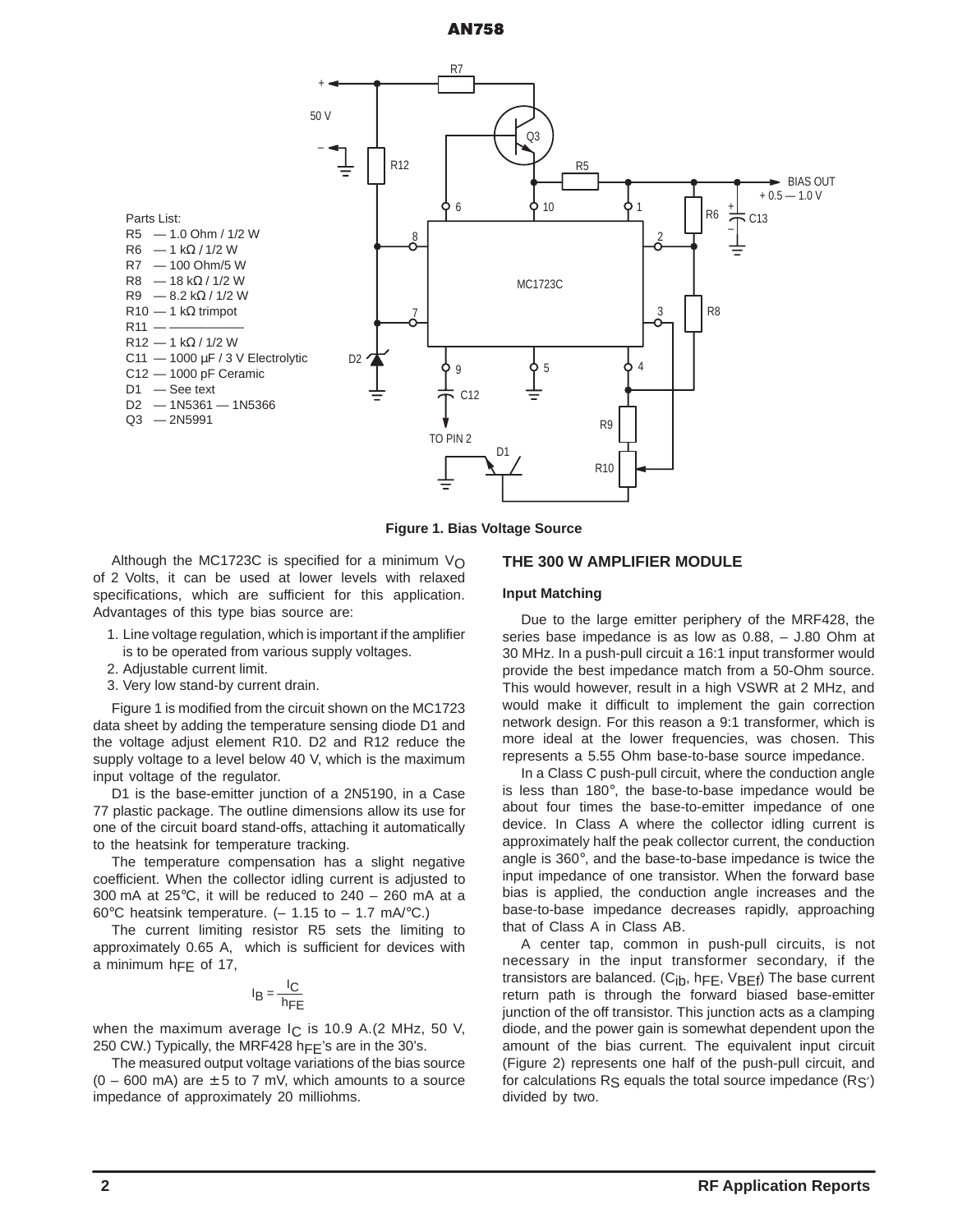

**Figure 2. Equivalent Base Input Circuit**

Since a junction transistor is a current amplifier, it should ideally be driven from a current source. In RF applications this would result in excessive loss of power gain. However, input networks can be designed with frequency slopes having some of the current source characteristics at low frequencies, where excess gain is available.

The complex base input characteristics of a transistor would place requirements for a very sophisticated input compensation network for optimum overall performance. The design goal here was to maintain an input VSWR of 2:1 or less and a maximum gain variation of  $+ 1.5$  dB from 2 to 30 MHz. Initial calculations indicated that these requirements can be met with a simple RC network in conjunction with negative collector-to-base feedback. Figure 2 shows this network for one device. L1 and L2 represent lead lengths, and their values are fixed. The feedback is provided through R2 and L2. Because the calculations were done without the feedback, this branch is grounded to simulate the operating conditions.

The average power gain variation of the MRF428 from 2 to 30 MHz is 13 dB. Due to phase errors, a large amount of negative feedback in an RF amplifier decreases the linearity, or may result in instabilities. Experience has shown that approximately  $5 - 6$  dB of feedback can be tolerated without noticeable effects in linearity or stability, depending upon circuit layout. If the amount of feedback is 5 dB, 8 dB will have to be absorbed by the input network at 2 MHz.

Omitting the reactive components, L1, L2, C1, and the phase angle of  $X<sub>l</sub>$  which have a negligible effect at 2 MHz, a simple L-pad was calculated with  $R_S = 2.77 \Omega$ , and

$$
R_{L} = \sqrt{4.65^2 + 1.25^2} = 4.81 \Omega
$$

From the device data sheet we find GpE at 2 MHz is about 28 dB, indicating 0.24 W at RL will produce an output power of 150 W, and the required power at  $R_S = 0.24 W + 8 dB$  $= 1.51$  W.

Figuring out currents and voltages in various branches results in: R1 = 1.67  $\Omega$  and R2 = 1.44  $\Omega$ .

The calculated values of R1 and R2 along with other known values and the device input data at four frequencies were used to simulate the network in a computer program. An estimated arbitrary value of 4000 pF for C1 was chosen, and VCS2 represents the negative feedback voltage (Figure 2.) The optimization was done in two separate programs for R1, R2, C1 and VCS2 and in several steps. The goals were: a) VCS and R2 for a transducer loss of 13 dB at 2 MHz and minimum loss at 30 MHz. b) R1 and C1 for input VSWR of  $<$  1.1:1 and  $<$  2:1 respectively. The optimized values were obtained as:

| $C1 = 5850 pF$    | $R2 = 1.3 \Omega$ |
|-------------------|-------------------|
| $R1 = 2.1 \Omega$ | $VCS2 = 1.5 V$    |

The minimum obtainable transducer loss at 30 MHz was 2.3 dB, which is partly caused by the highest reflected power at this frequency, and can be reduced by "overcompensation" of the input transformer. This indicates that at the higher frequencies, the source impedance  $(R<sub>S</sub>)$  is effectively decreased, which leaves the input VSWR highest at 15 MHz.

In the practical circuit the value of C1 (and C2) was rounded to the nearest standard, or 5600 pF. For each half cycle of operation R2 and R4 are in series and the value of each should be

> 2 1.3 Ω

for VCS2 = 1.5 V. Since the voltage across ac and  $bd = VCE$ , a turns ratio of 32:1 would be required. It appears that if the feedback voltage on the bases remains unchanged, the ratio of the voltage across L5 (VCS2) and R2R4 can be varied with only a small effect to the overall input VSWR. To minimize the resistive losses in the bifilar winding of T2 (Figure 3), the highest practical turns ratio should not be much higher than required for the minimum inductance, which is

$$
\frac{4R}{2\pi f} = \frac{50}{12.5} = 4.0 \, \mu H \; .
$$

R = Collector-to-Collector Impedance = 12.5  $\Omega$ 

 $f = 2 MHz$ 

ac or bd will then be 1.0 µH, which amounts to 5 turns. (See details on T2.) 25% over this represents a 7:1 ratio setting VCS2 to 6.9 V.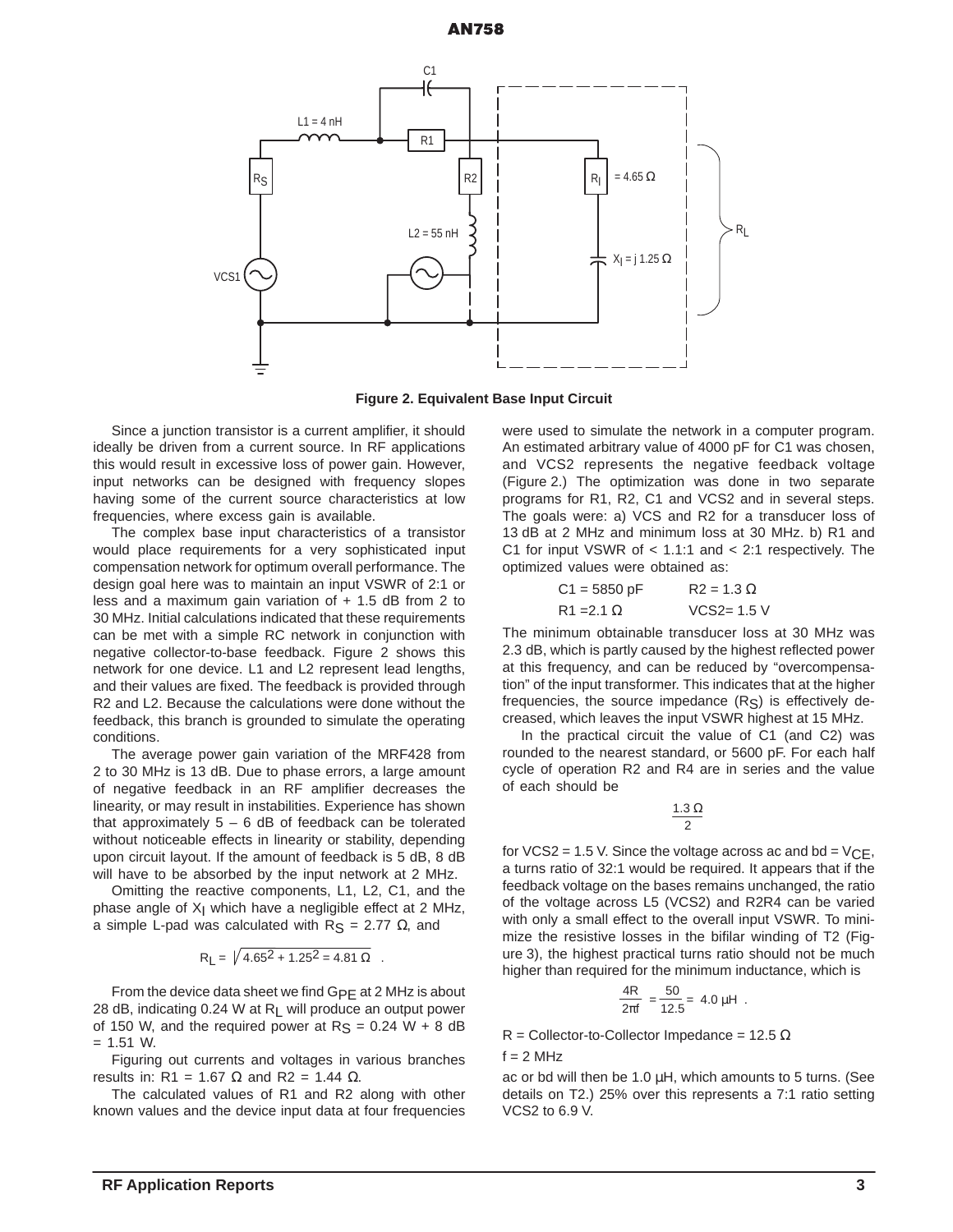**AN758** 





In addition to providing a source for the negative feedback, T2 supplies the dc voltage to the collectors as well as functions as a center tap for the output transformer T3.

The currents for each half cycle are in opposite phase in ac and bd, and depending on the coupling factor between the windings, the even harmonic components will see a much lower impedance than the fundamental. The optimum line impedance for ac, bd would equal one half the collector-to-collector impedance, but experiments have shown that increasing this number by a factor of 2–3 affects the 2nd and 4th harmonic amplitudes by only 1 to 2 dB.

Since the minimum gain loss obtainable at 30 MHz with network as in Figure 2, and the modified VCS2 source was about 3.8 dB at 30 MHz, C5 was added with the following in mind: C5 and L5 form a parallel resonant circuit with a Q of approximately 1.5. Its purpose is to increase the shunting impedance across the bases, and to disturb the 180° phase difference between the input signal and the feedback voltage at the higher frequencies. This reduces the gain loss of 3.8 dB, of which 1.4 dB is caused by the feedback at 30 MHz. The amount depends upon the resonant frequency of C5 L5, which should be above the highest operating frequency, to avoid possible instabilities.

When L5 is 45 nH, and the resonance is calculated for

35 MHz, the value of C5 becomes 460 pF, which can be rounded to the closest standard, or 470 pF. The phase shift at 30 MHz is:

$$
\tan^{-1}\left[\frac{2\pi fL}{R\left(1 - \frac{f^2}{f_0^2}\right)}\right] = \tan^{-1}\left[\frac{6.28 \times 30 \times 0.045}{6.8\left(1 - \frac{900}{1225}\right)}\right]
$$

$$
= \tan^{-1}\left(\frac{8.48}{1.80}\right) = 78.0^{\circ}
$$

The impedance is:

$$
\frac{R}{\cos \theta} = \frac{6.8}{\cos 78^{\circ}} = 32.7 \ \Omega
$$

At 2 MHz the numbers are respectively 4.76° and 6.83 Ω.

The 1.4 dB feedback means that the feedback voltage is 16% of the input voltage at the bases. By the aid of vectors, we can calculate that the 78° phase shift and the increased impedance reduces this to 4%, which amounts to 0.35 dB. These numbers were verified in another computer program with  $VCS2 = 6.9$  V, and including C5. New values for R1 and R2 were obtained as 1.95  $\Omega$  and 6.8  $\Omega$  respectively, and other data as shown in Table 1.

| Table 1. |  |
|----------|--|
|          |  |

| <b>Frequency</b><br><b>MHz</b> | Input<br><b>VSWR</b> | Input Impedance<br>Real | Input Impedance<br><b>Reactive</b> | <b>Attenuation</b><br>dB |
|--------------------------------|----------------------|-------------------------|------------------------------------|--------------------------|
| 2.0                            | 1.07                 | 2.79                    | $-0.201$                           | 13.00                    |
| 4.0                            | 1.16                 | 2.66                    | $-0.393$                           | 12.07                    |
| 7.5                            | 1.33                 | 2.35                    | $-0.615$                           | 10.42                    |
| 15                             | 1.68                 | 1.77                    | $-0.611$                           | 7.40                     |
| 20                             | 1.82                 | 1.57                    | $-0.431$                           | 5.90                     |
| 30                             | 1.74                 | 1.62                    | $-0.21$                            | 2.70                     |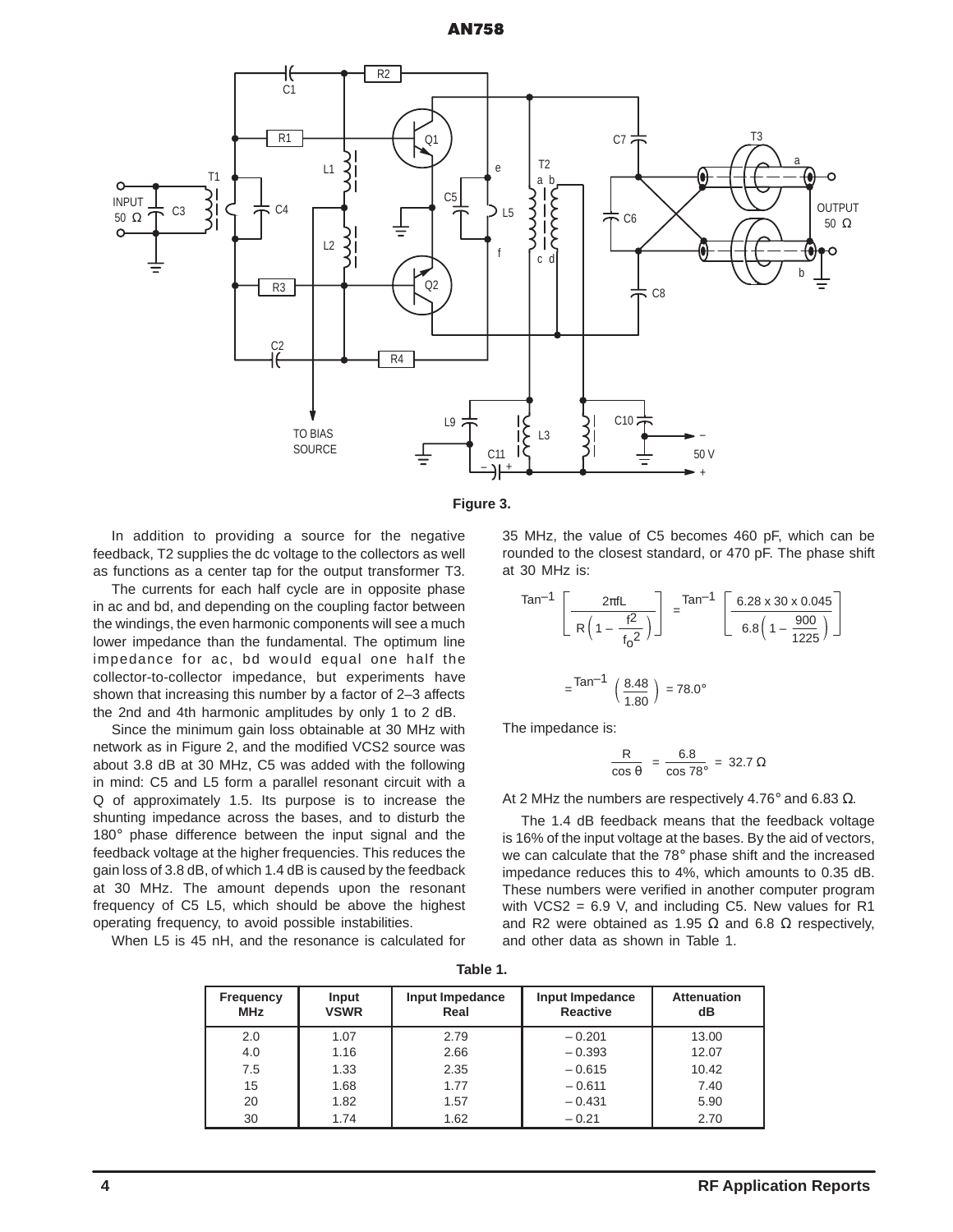Although omitted from the preliminary calculations, the 2 x 5 nH inductances, comprising of lead length, were included in this program.

The input transformer is a 9:1 type, and uses a television antenna balun type ferrite core, made of high permeability material. The low impedance winding consists of one turn of 1/8″ copper braid. The sections going through the openings in the ferrite core are rounded to resemble two pieces of tubing electrically. The primary consists of AWG #22 TFE insulated wire, threaded through the rounded sections of braid, placing the primary and secondary leads in opposite ends of the core.  $(4)$  (5) The saturation flux density is about 60 gauss which is well below the limits for this core. For calculation procedures, see discussion about the output transformer.

This type physical arrangement provides a tight coupling, reducing the amount of leakage flux at high frequencies. The wire gauge, insulation thickness, and number of strands have a minimal effect in the performance except at very high impedance ratios, such as 25:1 and up. The transformer configuration is shown in Figure 4. By using a vector impedance meter, the values for C3 and C4 were measured to give a reasonable input match at 30 MHz,  $(Z_{in} = 1.62)$  $-$  j 0.21 x 2 = 3.24  $-$  j 0.42) with the smallest possible phase angle.



**Figure 4. Transformer Configuration**

When the high impedance side was terminated into 50  $Ω$ , the following readings were obtained at the secondary:

The VSWR was calculated as

$$
\frac{Z1 - Z2}{Z1 + Z2}
$$

where:

Z1 = Impedance at transformer secondary.

 $Z2$  = Input impedance of compensation network x 2 (Rs in Figures 2 and 3) as in computer data presented ahead.

The effect of the lower VSWR to the power loss in the input network can be calculated as follows:

$$
10 \text{ Log } \left\{ \frac{\left[1 - \left(\frac{S1 - 1}{S1 + 1}\right)^2\right]}{\left[1 - \left(\frac{S2 - 1}{S2 + 1}\right)^2\right]} \right\}
$$

where:

 $S1 = VSWR 1$  (Lower) S2 = VSWR 2 (Higher)

which at 30 MHz = 10 Log 
$$
\sqrt{\frac{\left[1 - \left(\frac{1.11 - 1}{1.11 + 1}\right)^2\right]}{\left[1 - \left(\frac{1.74 - 1}{1.74 + 1}\right)^2\right]}}
$$
  
= 10 Log  $\left(\frac{0.997}{0.927}\right)$  = 0.32 dB, 2.7 - 0.32 = 2.38 dB

These figures for other frequencies are presented with the data below. Later, some practical experiments were done with moving the resonance of C5 L5 lower, to find out if instabilities would occur in a practical circuit. When the resonance was equal to the test frequency, slight breakup was noticed in the peaks of a two-tone pattern. It was then decided to adjust the resonance to 31 MHz, where  $C5 = 560$  pF, and the phase angle at 30 MHz increases to 87°. The transducer loss is further reduced by about 0.2 dB.

|--|--|

| <b>Frequency</b><br><b>MHz</b> | Rs<br>Ohms | Xs<br>Ohms | <b>VSWR</b> | <b>Attenuation</b><br>dB |
|--------------------------------|------------|------------|-------------|--------------------------|
| 2.0                            | 5.59       | $+0.095$   | 1.05        | 12.99                    |
| 4.0                            | 5.55       | $+0.057$   | 1.15        | 12.06                    |
| 7.5                            | 5.50       | $+0.046$   | 1.32        | 10.40                    |
| 15                             | 4.90       | $+0.25$    | 1.48        | 7.28                     |
| 20                             | 4.32       | $+0.55$    | 1.38        | 5.63                     |
| 30                             | 3.43       | $+0.73$    | 1.11        | 2.38                     |

\* Above readings with transformer and compensation network.

Several types of output transformer configurations were considered. The 12.5 Q collector-to-collector impedance estimated earlier, would require a 4:1 transformer for a 50  $\Omega$ output. The type used here as the input transformer exhibits good broad band characteristics with a convenient physical design. However, according to the low frequency minimum inductance formula presented earlier in connection with T2, the initial permeability required would be nearly 3000, with the largest standard core size available. High permeability ferrites are almost exclusively of Nickel-Manganese composition, and are lossy at radio frequencies. Although their Curie points are higher than those of lower permeability Nickel-Zinc ferrites, the core losses would degrade the amplifier performance. With the core losses being a function of the power level, these rules can sometimes be disregarded in low power applications.

A coaxial cable version was adapted for this design, since the transmission line type transformers are theoretically ideal for RF applications, especially in the 1:4 impedance ratio. A balanced to unbalanced function would normally require three separate transmission lines including a balun( $5$ ) ( $6$ ). It appears that the third line can be omitted, if lines a and b (Figure 3) are wound on separate magnetic cores, and the physical length of the lines is sufficient to provide the necessary isolation between the collectors and the load. In accordance to formulas in  $(7)$ , the minimum line length required at 2 MHz, employing Stackpole 57-9074 or equivalent ferrite toroids is 4.2″, and the maximum permissible line length at 30 MHz would be approximately 20″. The 4.2″ amounts to four turns on the toroid, and measures 1.0 µH, which in series with the second line is sufficient for 2 MHz. Increasing the minimum required line length by a factor of 4 is still within the calculated limits, and in practical measurements the isolation has been found to be over 30 dB across the band. The main advantage with this arrangement is a simplified electrical and physical lay-out.

The maximum flux density of the toroids is approximately  $200$  gauss $(3)$ , and the number of turns has been increased beyond the point where the flux density of the magnetic core is the power limiting factor.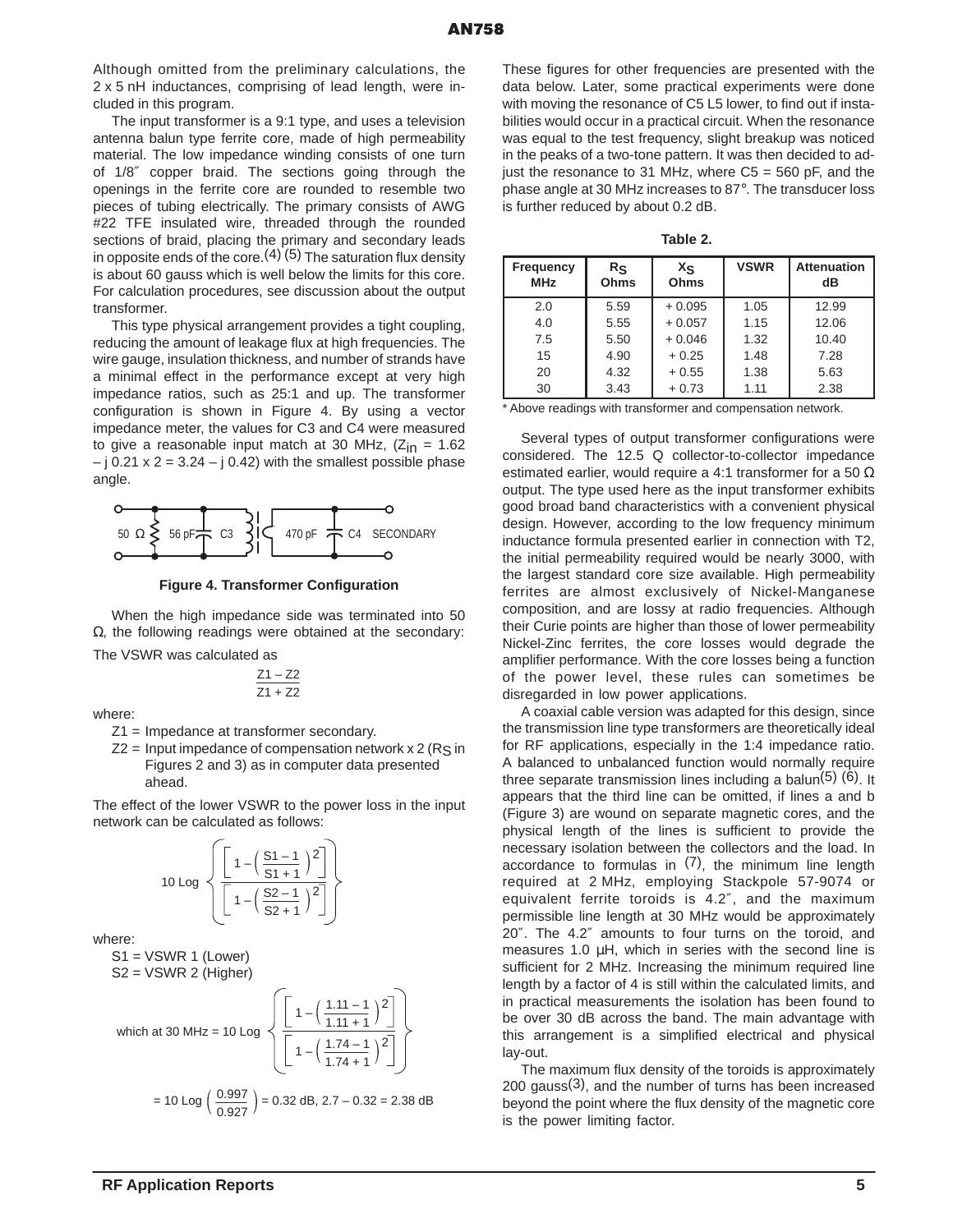The 1:4 output transformer is not the optimum in this case, but it is the closest practical at these power levels. The optimum power output at 50 V supply voltage and 50  $\Omega$  load is:

$$
V_{RMS} = 4 \times (V_{CC} - V_{CE(sat)} \times 0.707) = 135.75 V,
$$
  
when 
$$
V_{CE(sat)} = 2 V
$$

$$
I = \frac{135.75}{50} = 2.715 A, P_{out} = 2.715 \times 135.75 = 368.5 W
$$

The optimum  $V_{\text{CC}}$  at  $P_{\text{out}}$  = 300 W would be:

$$
V_{CC} = V_{CE(sat)} + (\sqrt{R_{in} \times 2 P_{out}}) = 2 + (\sqrt{6.25 \times 300})
$$
  
= 45.3 V

The above indicates that the amplifier sees a lower load line, and the collector efficiency will be lowered by  $1 - 2\%$ . The linearity at high power levels is not affected, if the device h<sub>FE</sub> is maintained at the increased collector currents. The linearity at low power levels may be slightly decreased due to the larger mismatch of the output circuit.

The required characteristic line impedance (a and b, Figure 3) for a 1:4 impedance transformer is:  $\sqrt{R_{in}R_L}$  =  $\sqrt{12.5 \times 50}$  = 25  $\Omega$ , enables the use of standard miniature 25  $\Omega$  coaxial cable (i.e., Microdot 260-4118-000) for the transmission lines. The losses in this particular cable at 30 MHz are 0.03 dB/ft. With a total line length of 2 x 16.8″ (2 x 4 x 4.2″), the loss becomes 0.084 dB, or

$$
300 - \left(\frac{300}{10 \text{ antilog } 0.084 \text{ dB}}\right) = 5.74 \text{ W}.
$$

For the ferrite material employed, Stackpole grade #11 (or equivalent Indiana General Q1) the manufacturers data is insufficient for accurate core loss calculations $(6)$  The B<sub>H</sub> curves indicate that 100 – 150 gauss is well in the linear region.

The toroids measure 0.87″ x 0.54″ x 0.25″, and the 16.8″ line length figured above, totals to 16 turns if tightly wound, or 12 – 14 turns if loosely wound. The flux density can then be calculated as:

$$
B_{\text{max}} = \frac{V_{\text{max}} \times 102}{2\pi f n A}
$$

where:  $f = F$ requency in MHz

 $n =$  Total number of turns.

 $A = Cross$  sectional area of the toroid in cm<sup>2</sup>.

V = Peak voltage across the 50  $\Omega$  load,

$$
\sqrt{\left(\frac{300}{50}\right)\left(\frac{50}{0.707}\right)} = 173 \text{ V}
$$

6.28 x 2 x 28 x .25 B<sub>max</sub> (for each toroid) =  $\frac{86.5 \times 10^2}{6.28 \times 3 \times 28 \times 25}$  = 98.3 gauss

Practical measurements showed the core losses to be negligible compared to the line losses at 2 MHz and 30 MHz. However, the losses increase as the square of B<sub>max</sub> at low frequencies.

With the amount of HF compensation dependent upon circuit layout and the exact transformer construction, no calculations were made on this aspect for the input (or output) transformers. C3, C4, and C6 were selected by employing adjustable capacitors on a prototype whose values were then measured.

A photo of the circuit board is shown in Figure 5, A-bottom and B-top. The performance data of the 300 W module can be seen in Figure 6.



**Figure 5. Bottom and Top of the 300 W Module Circuit Board**



**Figure 6. IMD, Power Gain, Input VSWR and Efficiency versus Frequency of a 300 W Module**

#### **THE DRIVER AMPLIFIER**

The driver uses a pair of MRF427 devices, and the same circuit board layout as the power amplifier, with the exception of the type of the output transformer.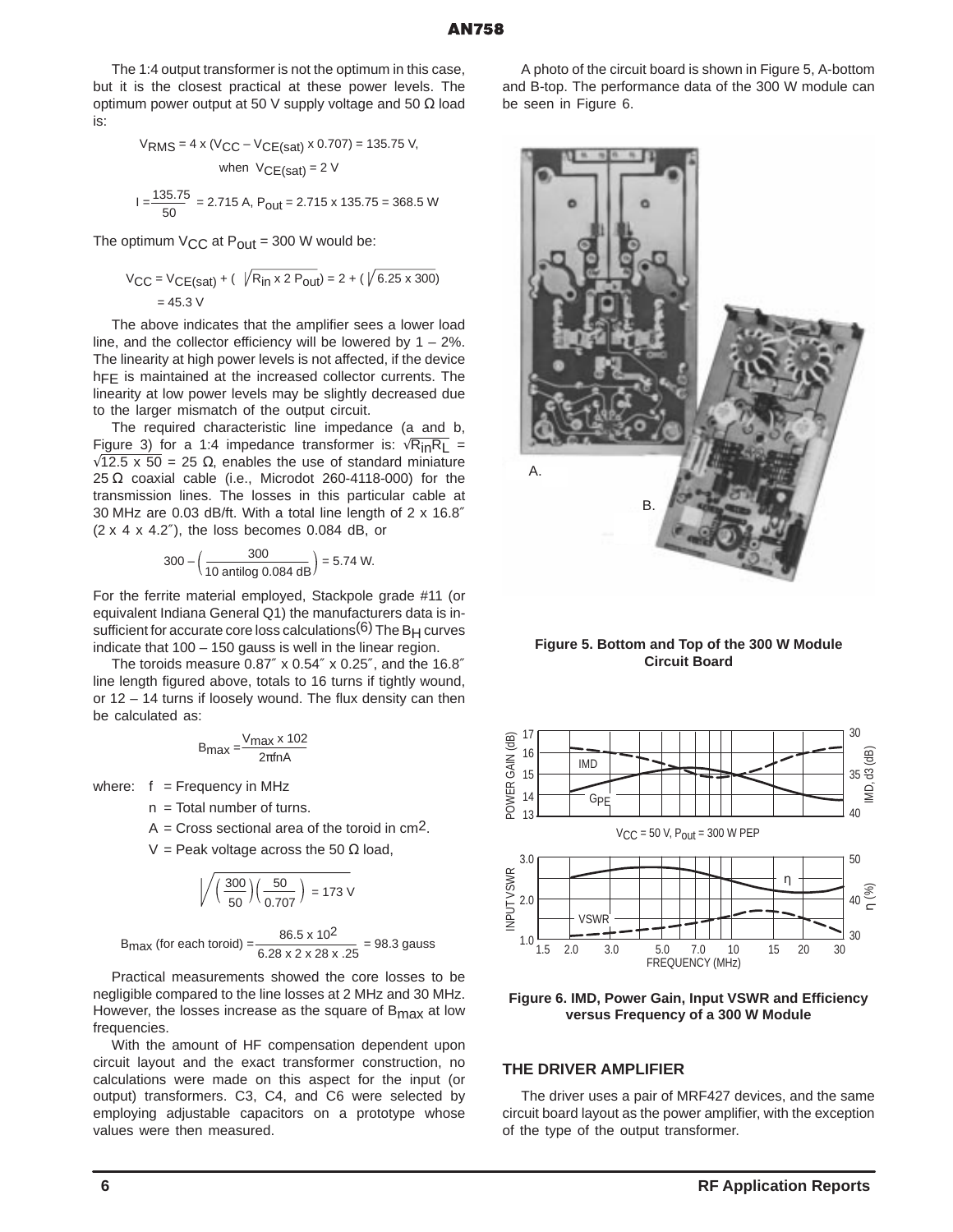The input transformer is equal to what is used with the power amplifier, but has a 4:1 impedance ratio. The required minimum inductance in the one turn secondary (Figures 3 and 4) being considerably higher in this case,

$$
\frac{4R}{2\pi f} = \frac{4 \times 12.5}{12.5} = 4.0 \,\mu H
$$

the AL product of the core is barely sufficient. The measured inductances between a number of cores range  $3.8 - 4.1 \mu$ H.

This formula also applies to the output transformer, which is a 1:1 balun. The required minimum inductance at 2 MHz is 16 µH, amounting to 11 turns on a Ferroxcube 2616P-A100–4C4 pot core, which was preferred over a toroid because of ease of mounting and other physical features. Although twisted wire line would be good at this power level, the transformer was wound with RG-196 coaxial cable, which is also used later for module-driver interconnections.

The required worst case driver output is  $s$  4 x 12 W = 48 W. The optimum  $P_{\text{Out}}$  with the 1:1 output transformer is:

$$
\frac{\text{VRMS}}{50} \times \text{VRMS} = \frac{67.7}{50} \times 67.7 = 92 \text{ W}.
$$

The MRF 427 is specified for a 25 W power output. Having a good hFF versus  $\vert$ <sub>C</sub> linearity, the 1 to 2 load mismatch has an effect of  $2 - 3$  dB in the IMD at the 10 power level, and the reduced efficiency in the driver is insignificant regarding the total supply current in the system.

The component values for the base input network and the feedback were established with the aid of a computer, and information on the device data sheet, as described earlier with the 300 W module. The HF compensation was done in a similar manner as well. Neither amplifier employs LF compensation. C7 and C8 are dc blocking capacitors, and their value is not critical.

In T2 (Figure 7), b and c represent the RF center tap, but are separated in both designs — partly because of circuit lay-out convenience and partly for stabilization purposes.



The test data of the driver is presented later along with the final test results.



#### **Figure 8. Driver Amplifier Board Layout**

#### **COMBINING FOUR 300 W POWER MODULES**

#### **The Input Power Divider**

The purpose of the power divider is to divide the input power into four equal sources, providing an amount of isolation between each. The outputs are designed for 50  $\Omega$ impedance, which sets the common input at 12.5  $Ω$ . This requires an additional 4:1 step down transformer to provide a 50  $\Omega$  load for the driver amplifier. Another requirement is a 0° phase shift between the input and the 50  $\Omega$  outputs, which can be accomplished with 1:1 balun transformers. (a, b, c and d in Figure 10.) For improved low frequency isolation characteristics the line impedance must be increased for the parallel currents. This can be done, without affecting the physical length of the line, by loading the line with magnetic material. In this type transformer, the currents cancel, making it possible to employ high permeability ferrite and a relatively short physical length for the transmission lines. In an absolutely balanced condition, no power will be dissipated in the magnetic cores, and the line losses are reduced. The minimum required inductance for each line can be calculated as shown for the driver amplifier output transformer, which gives a number of 16 µH minimum at 2 MHz. A low inductance value degrades the isolation characteristics between the 50  $\Omega$  output ports, to maintain a low VSWR in case of a change in the input impedance of one or more of the power modules. However, because of the base compensation networks, the power splitter will never be subjected to a completely open or shorted load.

The purpose of the balancing resistors (R) is to dissipate any excess power, if the VSWR increases. Their optimum values, which are equal, are determined by the number of 50  $Ω$  sources assumed unbalanced at one time, and the resistor values are calculated accordingly.

Examining the currents with one load open, it can be seen that the excess power is dissipated in one resistor in series with three parallel resistors. Their total value is 50 - 12.5  $=$  37.5 Ω. Similarly, if two loads are open, the current flows through one resistor in series with two parallel resistors, totaling 37.5 Ω again. This situation is illustrated in Figure 11.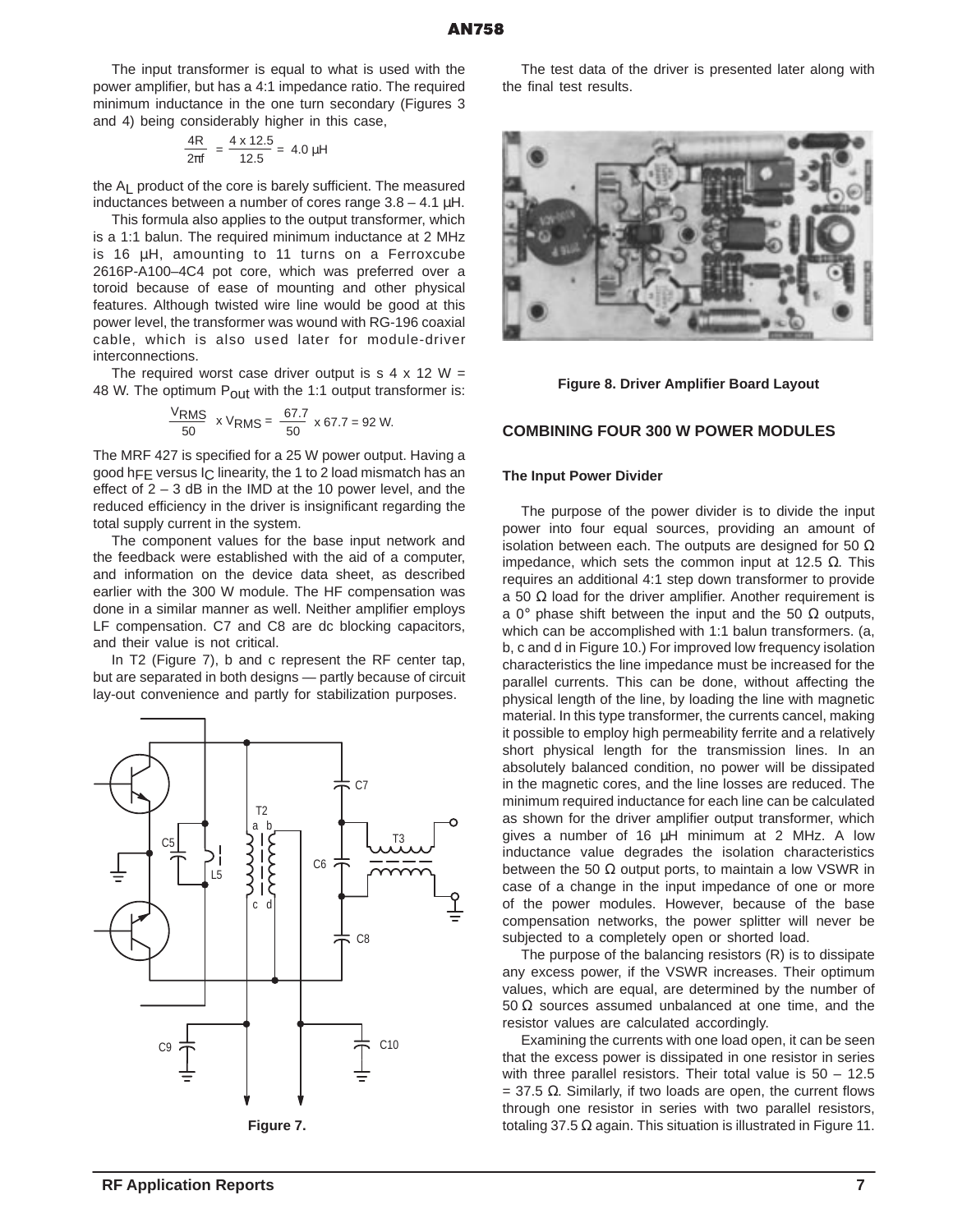# **AN758**



**Figure 9. Component Layout of the 300 W Amplifier Module**

| <b>PARTS LIST*</b>                  |  |  |
|-------------------------------------|--|--|
| (Power Module and Driver Amplifier) |  |  |

|                 | <b>Power Module</b>                                                                                                                                            | <b>Driver Amplifier</b>                                                                                               |  |
|-----------------|----------------------------------------------------------------------------------------------------------------------------------------------------------------|-----------------------------------------------------------------------------------------------------------------------|--|
| C1, C2          | 5600 pF                                                                                                                                                        | 3300 pF                                                                                                               |  |
| C <sub>3</sub>  | 56 pF                                                                                                                                                          | 39 pF                                                                                                                 |  |
| C <sub>4</sub>  | 470 pF                                                                                                                                                         | Not Used                                                                                                              |  |
| C <sub>5</sub>  | 560 pF                                                                                                                                                         | 470 pF                                                                                                                |  |
| C <sub>6</sub>  | 75 pF                                                                                                                                                          | 51 pF                                                                                                                 |  |
| C7, C8          | $0.1 \mu F$                                                                                                                                                    | $0.1 \mu F$                                                                                                           |  |
| C9, C10         | $0.33 \mu F$                                                                                                                                                   | $0.33 \mu F$                                                                                                          |  |
| C <sub>11</sub> | 10 μF/150 V                                                                                                                                                    | 10 µF/150 V                                                                                                           |  |
| R1, R2          | 2 x 3.9 $\Omega$ / 1/2 W in parallel                                                                                                                           | $2 \times 7.5 \Omega / 1/2$ W in parallel                                                                             |  |
| R3, R4          | $2 \times 6.8 \Omega / 1/2$ W in parallel                                                                                                                      | 2 x 18 $\Omega$ / 1/2 W in parallel                                                                                   |  |
| L1, L2          | Ferroxcube VK200 19/4B ferrite choke                                                                                                                           | Ferroxcube VK200 19/4B ferrite choke                                                                                  |  |
| L3, L4          | 6 ferrite beads each, Ferroxcube 56 590 65/3B                                                                                                                  | 6 ferrite beads each, Ferroxcube 56 590 65/3B                                                                         |  |
|                 | All capacitors, except C11, are ceramic chips. Values over 100 pF are Union Carbide type 1225 or 1813 or Varadyne<br>size 18 or 14. Others ATC Type B.         |                                                                                                                       |  |
| T <sub>1</sub>  | 9:1 type, see text.<br>4:1 type, see text.                                                                                                                     |                                                                                                                       |  |
|                 | (Ferrite core for both: Stackpole 57-1845-24B or Fair-Rite Products 287300201 or equivalent.)                                                                  |                                                                                                                       |  |
| T <sub>2</sub>  | 7 turns of bifilar or loosely twisted wires. (AWG #20.)<br>Ferrite cores for both: Stackpole 5-9322, Indiana General F627-8Q1 or equivalent.                   |                                                                                                                       |  |
| T <sub>3</sub>  | 14 turns of Microdot 260-4118-00 25 $\Omega$ miniature coaxial<br>cable wound on each toroid. (Stackpole 57-9074, Indiana<br>General F624-19Q1 or equivalent.) | 11 turns of RG-196, 50 $\Omega$ miniature coaxial cable wound<br>on a bobbin of a Ferroxcube 2616P-A100-4C4 pot core. |  |

\* Parts and kits for this amplifier are available from Communication Concepts Inc., 508 Millstone Drive, Beavercreek, Ohio 45434–5840 (513) 426-8600.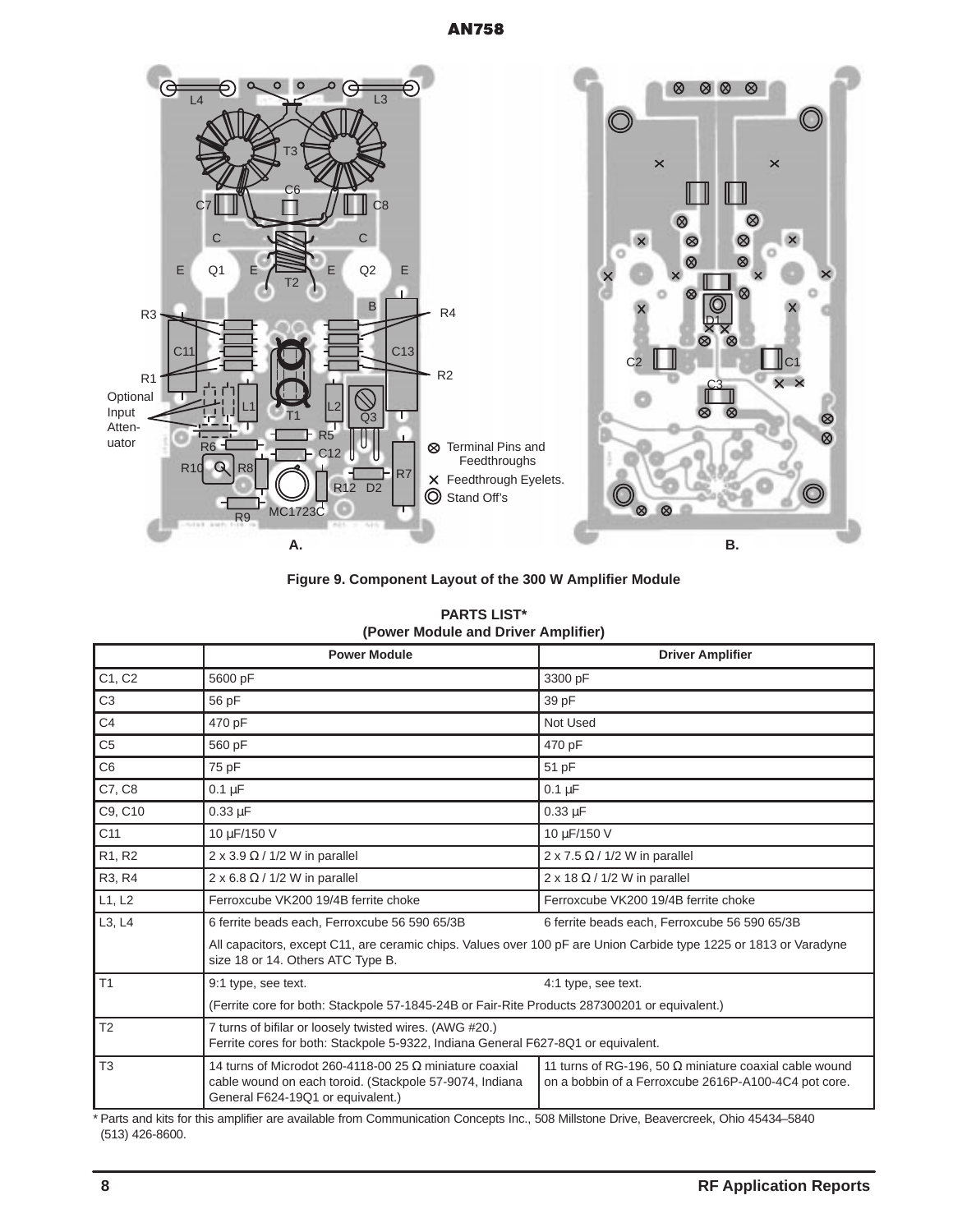

**Figure 10. Four Port Power Divider**



**Figure 11.** 

Except for a two port power divider $(5)$ , the resistor values can be calculated for odd or even number systems as:

$$
R = \left(\frac{R_L - R_{in}}{n+1}\right) \ n
$$

where:  $R_{\perp}$  = Impedance of the output ports, 50  $\Omega$ .

 $R_{in}$  = Impedance of the input port, 12.5 Ω.

n = Number of output ports properly terminated.

Although these resistor values are not critical in the input divider, the formula also applies to the output power combiner, where mismatches have a larger effect in the total power output and linearity.

The practical power divider employs large ferrite beads (Fair-Rite Products 2673000801 or Stackpole 57-1511-24B or equivalent) over a 1.2 inch piece of RG-196 coaxial cable. The arrangement is shown in Figure 10. Both above ferrite materials have a  $\mu$ r of about 2500, and the inductance for one turn is in excess of 10 µH.

The step-down transformer (T1, Figure 10) is wound on a Stackpole 57-9322-11 toroid with 25  $Ω$  miniature coaxial cable. (Microdot 260-4118-000 or equivalent.) Seven turns will give a minimum inductance of 4/16  $\mu$ H, required at 2 MHz.

For the preamplifier interface, C1 could be omitted in order to achieve the lowest input VSWR.

The structure is mounted between two phenolic terminal strips as can be seen in the foreground of Figure 14, providing a sufficient number of tie points for the coaxial cable connections.

#### **THE OUTPUT COMBINER**

The operation of the output combiner is reversed from that of the input power divider. In this application we have four – 50  $\Omega$  inputs and one 12.5  $\Omega$  output, which is transformed to 50  $\Omega$  by a 1:4 impedance ratio transformer.

An arrangement similar to the input power divider is employed in the combiner. The baluns consist of straight pieces of coaxial cable loaded by a sleeve of magnetic material (ferrite). The line length is determined by the physical dimensions of the ferrite sleeves. The µr versus cross sectional area should be calculated or measured to give sufficient loading inductance.

Straight line baluns as these have the advantage over multiturn toroidal types in introducing a smaller possibility for phase errors, due to the smaller length of the line. The largest possible phase errors occur in the input and output connecting cables, whose lengths are 18″ and 10″ respectively. All four input and output cables must be of equal length within approximately 1/4″, and the excess in some, caused by the asymmetrical system layout, can be coiled or formed into loops.

The output connecting cables between the power amplifier outputs and the combiner are made of low loss RG-142B/U coaxial cable, that can adequately handle the 300 W power with the average current of 2.45 A.

The balun transmission lines are also made of RG-142B/U coaxial cable, with an outer diameter of 0.20″. The line length is not critical as it is well below the maximum length permitted for 30 MHz $(7)$ . The minimum inductance, as in the input divider, is 16  $\mu$ H per line. Measurements were made between two port combiners, one having the line inductance of 17 µH (7 Ferroxcube 768 series 3E2A toroids) and the other 4.2 µH (one Stackpole 57-0572-27A ferrite sleeve). The results are shown in Table 3.

**Table 3.** 

| <b>MHz</b> | <b>Isolation dB</b><br>(Line Inductance<br>$17 \mu H$ ) | <b>Isolation dB</b><br>(Line Inductance<br>4.2 $\mu$ H) |
|------------|---------------------------------------------------------|---------------------------------------------------------|
| 2.0        | 40.2                                                    | 29.1                                                    |
| 4.0        | 40.0                                                    | 38.3                                                    |
| 7.5        | 39.6                                                    | 39.1                                                    |
| 15         | 37.5                                                    | 37.8                                                    |
| 20         | 35.8                                                    | 36.2                                                    |
| 30         | 33.4                                                    | 33.5                                                    |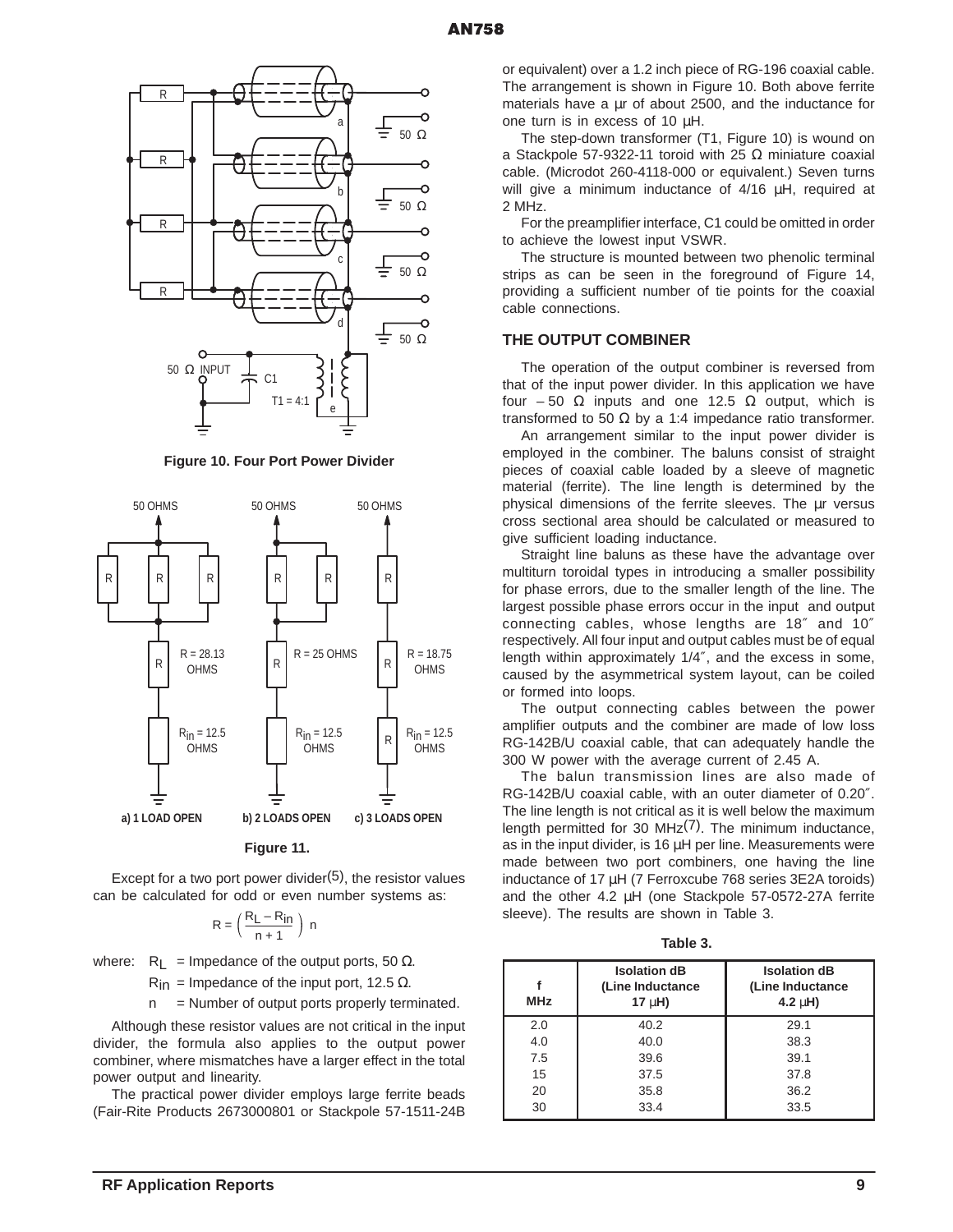The main difference is at 2 MHz — and it was decided that the 29 dB of isolation is sufficient, as the high frequency isolation in either case is not much better. The 3E2A and other similar materials are rather lossy at RF, and with their low Curie points, would present a danger of overheating in case of a source unbalance.

Figure 12 shows the electrical design of the four-port power combiner.



**Figure 12. Four Port Output Combiner**

The power output with various numbers of disabled sources, referring to Figures 11 and 12 can be calculated as:

$$
Pn - P_R + \frac{P_R}{n}
$$

where:  $n =$  Number of Operative Sources.

Pn = Total Power of Operative Sources.

 $PR = Power Disspated in Balancing Resistors.$ 

For one disable source:

$$
P_{\text{R}} = 250 \left( \frac{28.13}{50} \right) = 140.65 \text{ ,}
$$
\n
$$
P_{\text{Out}} = (250 \times 3) - \left( 140.65 + \frac{140.65}{3} \right)
$$
\n
$$
= 750 - 187.5 = 562.5 \text{ W}
$$

This is assuming that the phase errors between the active sources are negligible. Otherwise the formula in (7) can be adapted, but if the errors between the active sources are unequal, the situation will get rather complex.

From above we see that 140.65 W will be dissipated by one of the balancing resistors and only 15.6 W by the other three. For this high power dissipation the resistors must be the type which can be mounted to a heat sink, and noninductive. After experiments with the "noninductive" wirewound resistors which exhibited excess inductance at 30 MHz and were bulky with 50 and 100 W ratings, thin film terminations were specially fabricated in-house for this application.\* These terminations are deposited on a BeO wafer, which is attached to a copper flange. They are rated for 50 W continuous power, but can be operated at 100 or even 150 W for nonextended periods if the flange temperature is kept moderately low. The balancing resistors can be seen on the upper side of the combiner, which is shown in the foreground of Figure 15.

The purpose of the step-up transformer T2, (Figure 12) is to transform the 12.5  $\Omega$  impedance from the combiner up to 50 Ω. It is a standard 1:4 unbalanced-to-unbalanced transmission line type transformer,  $(6, 7, 8)$  in which the line is made of two RG-188 coaxial cables connected in parallel in the manner as shown in Figure 13.



**Figure 13.** 

Normally the loss in RG-188 at 30 MHz is 0.08 dB/foot. In this connection arrangement, the currents in both directions are carried by the braid in parallel with the inner conductor and the power loss is reduced to approximately 0.025 dB/foot. The impedance becomes 25  $Ω$ , and depending on how close the cables are to each other physically, it can be as low as 22  $Ω$ . The minimum line inductance can be calculated as shown before, and is 16 µH for the 50  $\Omega$  side. This inductance is achieved by winding several turns of the dual cable line on a magnetic core. In contrast to the balun transformers in the combiner, the line currents do not cancel and the magnetic core must handle the full power, and must be made of lower loss material. The form of a toroid was figured to require the shortest line length for a specific inductance, and out of the standard sizes, two stacked units resulted in a shorter line length than a single larger one with similar cross sectional area.

Six turns on two Indiana General F626-12-Q1 toroids give 4.8 and 23 µH for the secondary; the line length being 16 inches.

In continuous operation the core temperature was measured as 95 – 90°C. This resulted in a decision to change the core material to Q2, which exhibits about 70% lower losses at 30 MHz. The permeability is also lower (35), and with the same number of turns gives only 13  $\mu$ H.

The line length could not be increased according to  $(7)$ , and the measurements indicated no difference in operation at 2 MHz, so the Q2 toroids with the low inductance were considered permanent.

The maximum flux density of the toroids is calculated as shown before:

$$
B_{\text{max}} = \frac{V_{\text{max}} \times 10^2}{2\pi f \eta A} \text{ gauss} ,
$$

where:  $V =$  Peak voltage across the secondary, (50 point) 316.2 V

$$
f = Frequency in MHz (2.0)
$$
  
\n
$$
\eta = Number of turns at the 50 \Omega point. (12)
$$
  
\n
$$
A = Core cross sectional area (1.21 cm2)
$$
  
\n
$$
B_{max} = \frac{316.2 \times 10^{2}}{6.28 \times 2 \times 12 \times 1.21} = 260 gauss
$$

Similar attenuators and terminations are available from Solitron, EMC Technology, Inc., and other manufacturers of microwave components.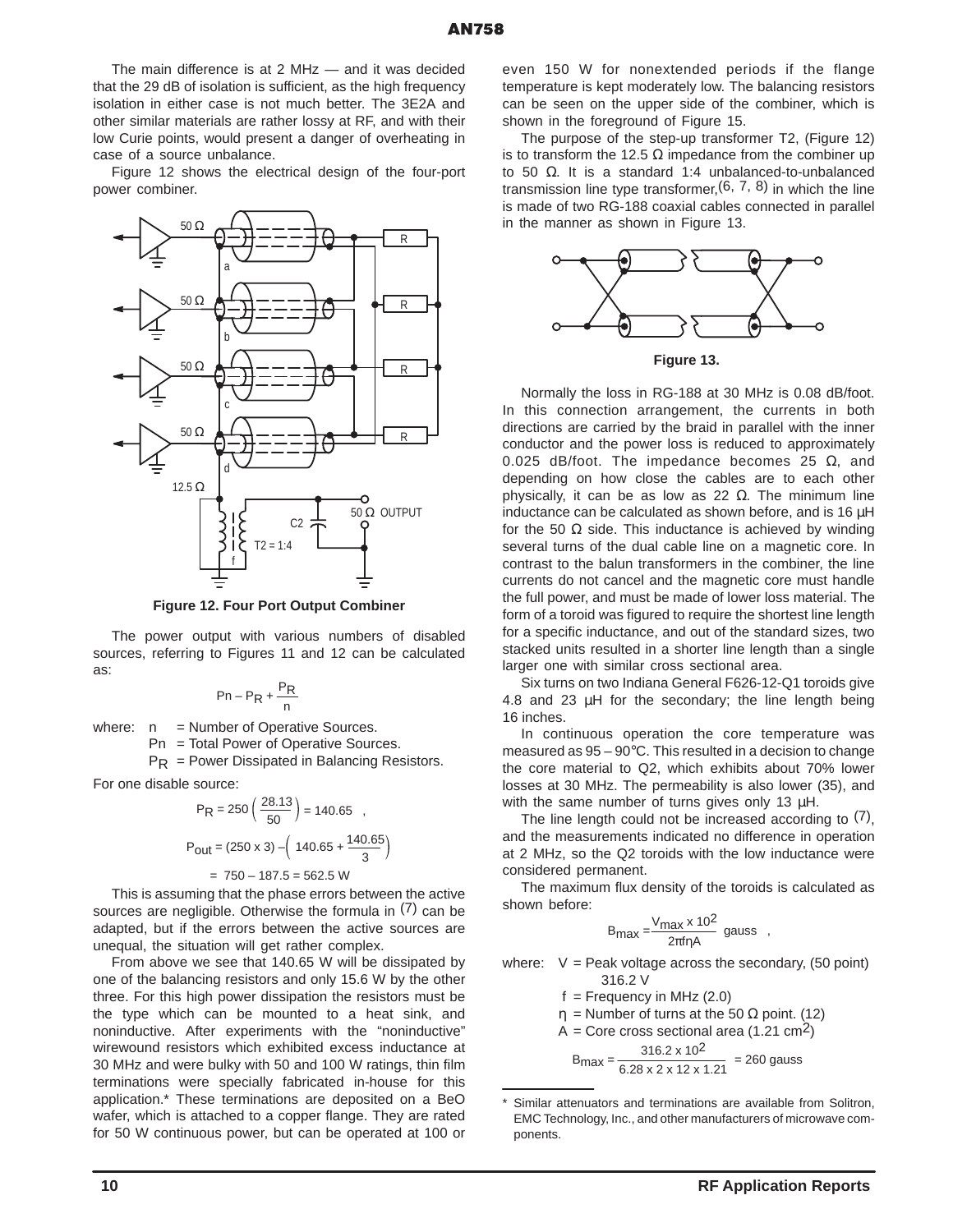

**Figure 14. 1 kW Linear Amplifier showing the input power divider in the foreground, to the right is the preamplifier. Two of the four 300 W modules can be seen on the upper side of the structure. The other two modules are shown in Figure 15.**



#### **Figure 15. 1 kW Linear Amplifier showing the output combiner in the foreground, to the right is the 1:4 stepup transformer. The four balancing resistors, mounted to the heat sink, can be seen directly above the combining network.**

From the BH curves we can see that the linear portion extends to 800 – 1000 gauss, and the saturation occurs at over 3000 gauss. Comparable materials are Stackpole grade 14 and Fair-rite products 63.

The core losses are minimal compared to the line losses, which for the 16″ length amount to 0.035 dB or 0.81%.

As in the input transformer, the HF compensation (C2) was not required. The lay-out of the combiner and T2 is such that minimum lead lengths are obtained, and the structure is mounted on a PC board having feedthrough eyelets to a continuous ground plane on its lower side.

#### **MEASUREMENTS**

Six 300 W modules were built using matched pair production MRF428's. The maximum gain distribution was 0.9 dB, and in the four units selected for the amplifier, the gain varied from 13.7 to 14.1 dB at 30 MHz, so it was not necessary to utilize the option of the input attenuators.

Figure 16 shows the test set-up arrangement employed for testing the modules and the combined amplifier.

The heatsink design was not optimized as it was felt to be outside the scope of this report; concentration was made in the electrical design. However, it was calculated to be sufficient for short period testing under two-tone or CW conditions at full power. The heatsink consists of four 9″ lengths of Thermalloy 6151 extrusion, each having a free air thermal resistance of 0.7°C/W. They are bolted in pairs to two 9″ x 8 1/2″ x 3/8″ copper plates, to which the four power modules are mounted. Assuming a coefficient of 0.85 between two parallel extrusions, a total thermal resistance of 0.4°C/W is realized. Two of these dual extrusions are mounted back-to-back to provide a channel for the air flow from four Rotron SP2A2 4″ fans. Two are mounted in each end of the heatsink, and the four fans operating in the same direction provide an air flow of approximately 150 CFM.

The third order harmonic is 14 dB below the fundamental at certain frequencies, as can be seen in Figure 22. This number is typical in a four octave amplifier, and it is obvious that some type of output filter is required when it is used for communications purposes.

The 10:1 load mismatch was simulated with 34 feet of RG-58 coaxial cable, which has an attenuation of approximately 0.9 dB at 30 MHz, representing 1.8 dB return loss. The coaxial was terminated into an LC network consisting of a  $2 \times 15 - 125$  pF variable capacitor and two inductors as shown in Figure 23.

The high current mode appears at a phase angle of -90° and 20  $Ω$ , where the monitored individual collector currents increased to 6.8 A. At 50 V this amounts to 340 W, which almost entirely represents device dissipation.

At 20:1 load mismatch an equal power dissipation is reached at a power output of approximately 650 W CW.

Since the collector voltages remain below the device breakdown at the high impedance mode (+90 $\degree$ C,150 Ω), it may be concluded, that the load mismatch susceptibility is limited by overdissipation of the transistors.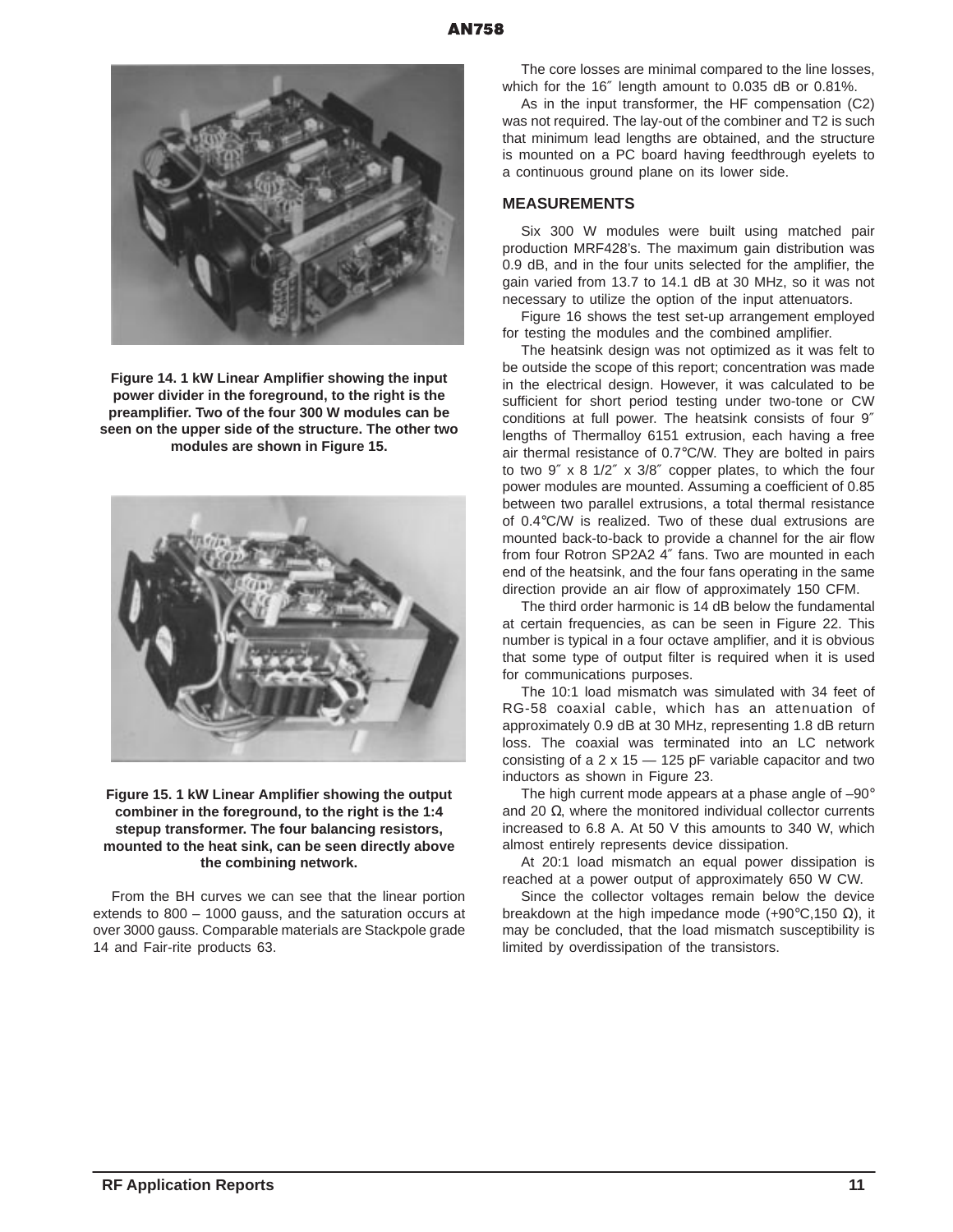# **AN758**



**Figure 16. For two tone operation, a signal from an external audio oscillator is added to a signal from the T-4XB built-in oscillator, which has been adjusted to 800 Hz.**

**During single tone testing, the external oscillator (1200 Hz) is switched off . A calorimeter wattmeter in the output can be used to calibrate the HP-432A's at frequencies below 10 MHz, where their response roll-off begins.**



**Figure 17. VSWR and Efficiency versus Frequency**



**Figure 18. IMD versus Power Output**



**Figure 19. Photo of Spectrum Analyzer Display Showing the IMD Products to the 9th Order. Power Output = 1 kW at 30 MHz (50 V).**



**12 RF Application Reports**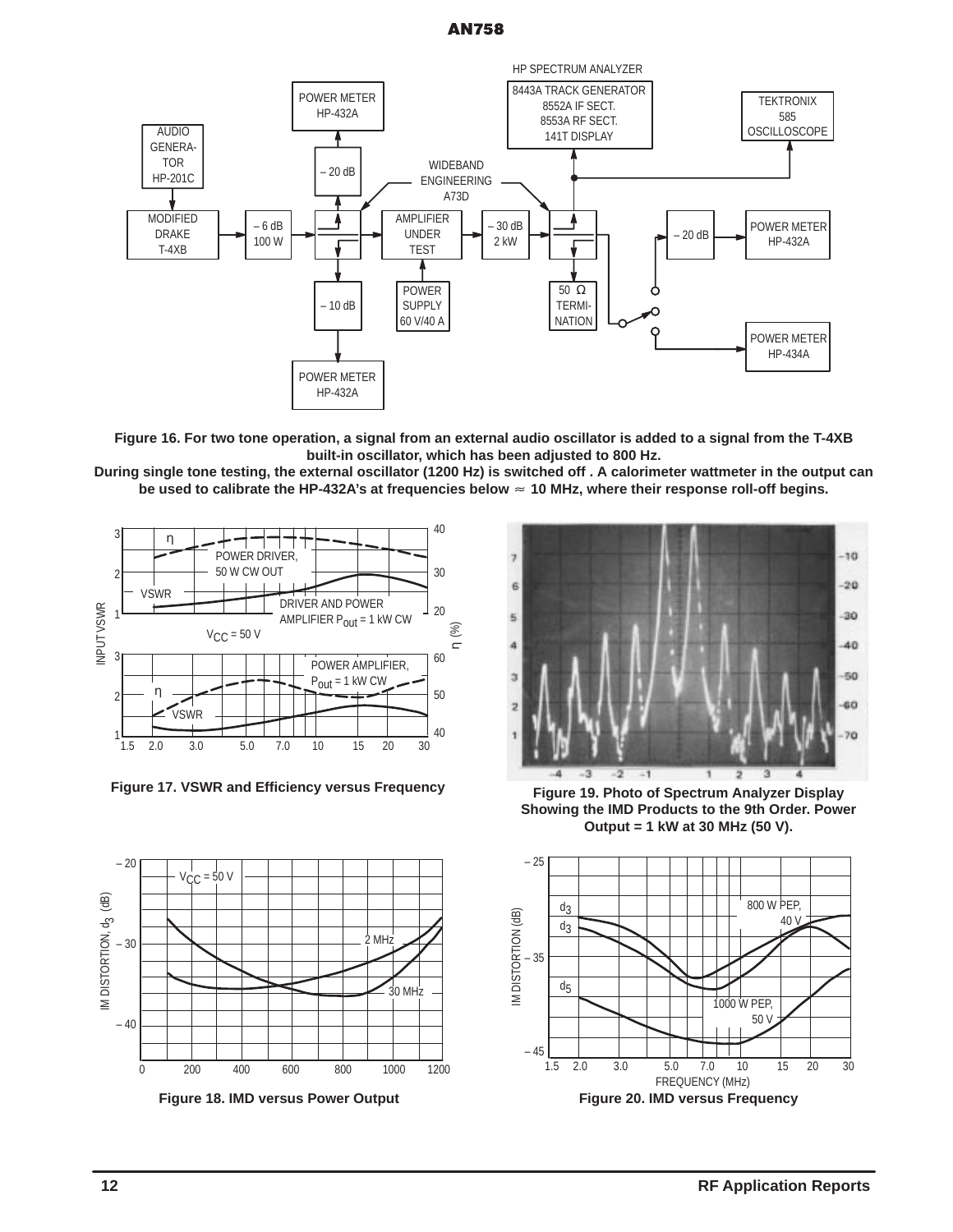

**Figure 21. Heat Sink Temperature versus Time**

**Figure 22. Output Harmonic Contents versus Frequency**



**Figure 23. Load Mismatch Test Circuit**



NOTE: Not to scale.

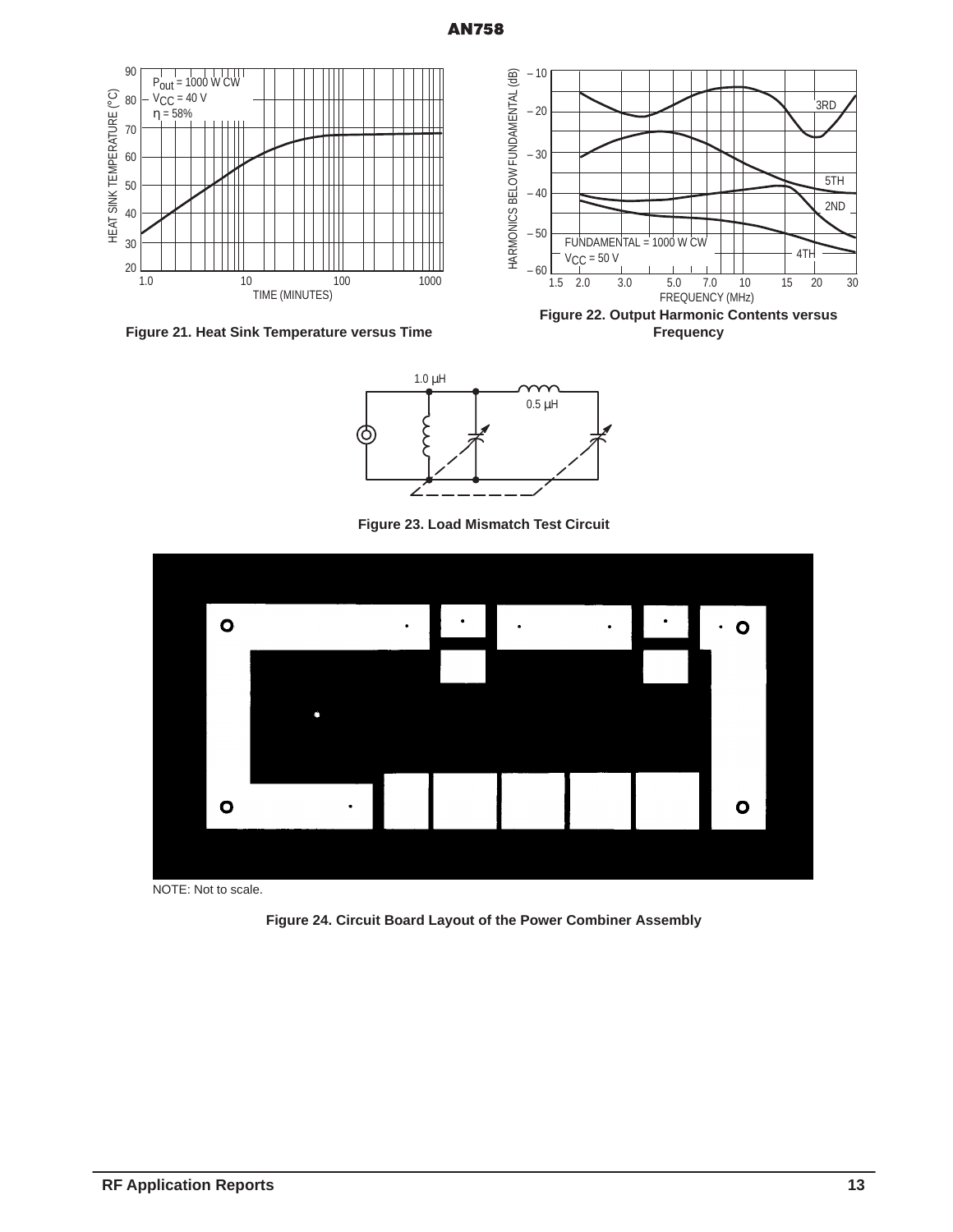



**Figure 25. Board Layout of the Power Combiner Transmission Line Assembly**



**Figure 26. Board Layout of the 300 W Module and Driver Amplifier**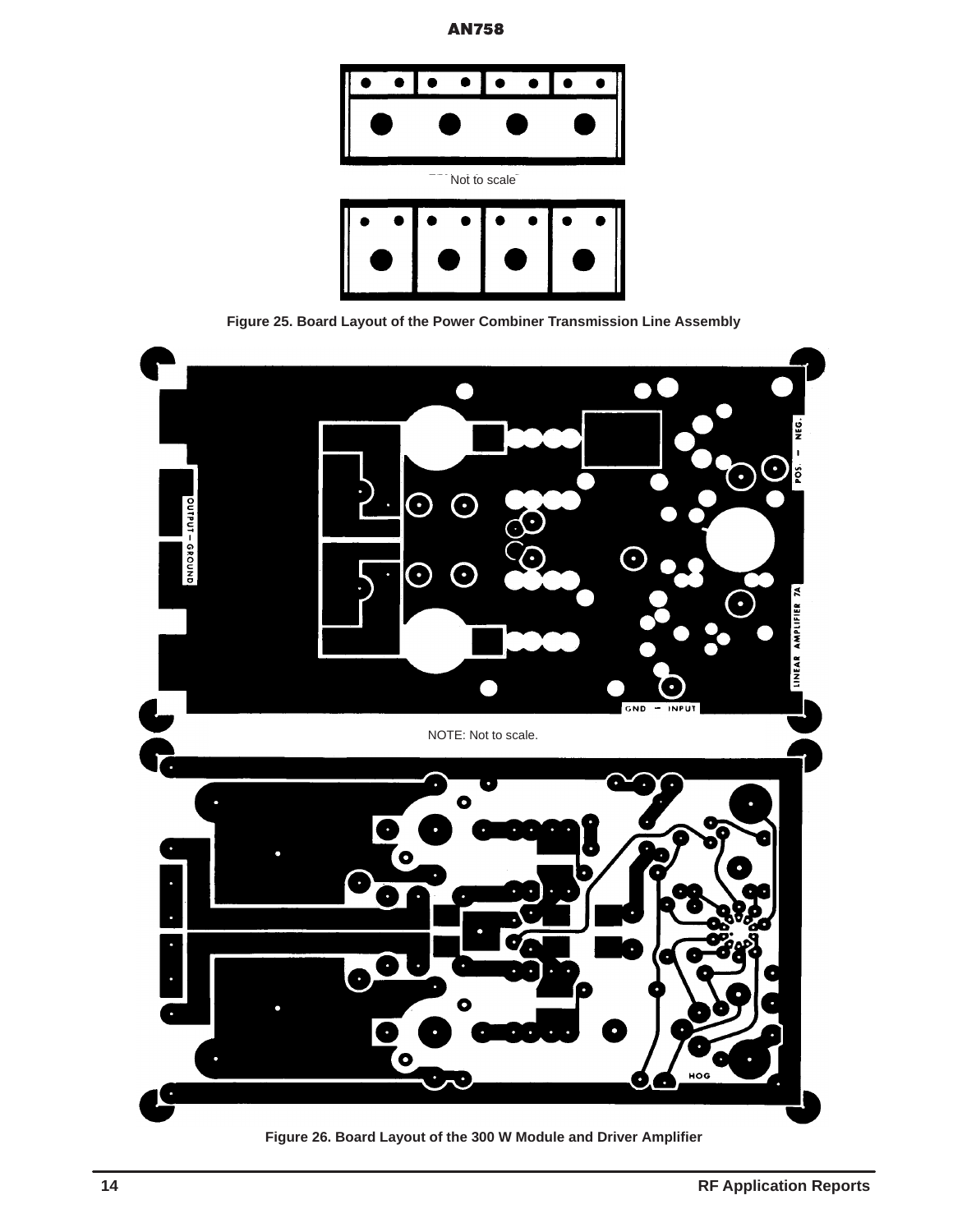# **REFERENCES**

- 1. Ruthroff: Some Broad Band Transformers, IRE, Volume 47, August 1975.
- 2. Lewis: Notes on Low Impedance H.F. Broad Band Transformer Techniques, Collins Radio Company, November 1964.
- 3. Granberg, H.: Broadband Linear Power Amplifiers Using Push-Pull Transistors, AN-593, Motorola Semiconductor Products Inc.
- 4. Granberg, H.: Get 300 Watts PEP Linear Across 2 to 30 MHz From This Push-Pull Amplifer, EB-27, Motorola Semiconductor Products Inc.
- 5. Granberg, H.: Broadband Transformers and Power Combining Techniques for RF, AN-749, Motorola Semiconductor Products Inc.
- 6. Hilbers: Design of H.F. Wideband Power Transformer Techniques, Phillips Application Information #530.
- 7. Pizalis-Couse: Broadband Transformer Design for RF Transistor Amplifiers, ECOM-2989, U.S. Army Electronics Command, Fort Monmouth, New Jersey, July 1968.
- 8. Philips Telecommunication Review, Volume 30, No. 4, pp.137–146, November 1972.
- 9. Hejhall, R.: Solid-State Linear Power Amplifer Design, AN-546, Motorola Semiconductor Products Inc.
- 10. Lefferson: Twisted Wire Transmission Line, IEEE Transactions on Parts, Hybrids and Packaging, Volume PHP-7, No.4, December 1971.
- 11. Krauss-Allen: Designing Toroidal Transformers to Optimize Wideband Performance, ELECTRONICS, August 1973.